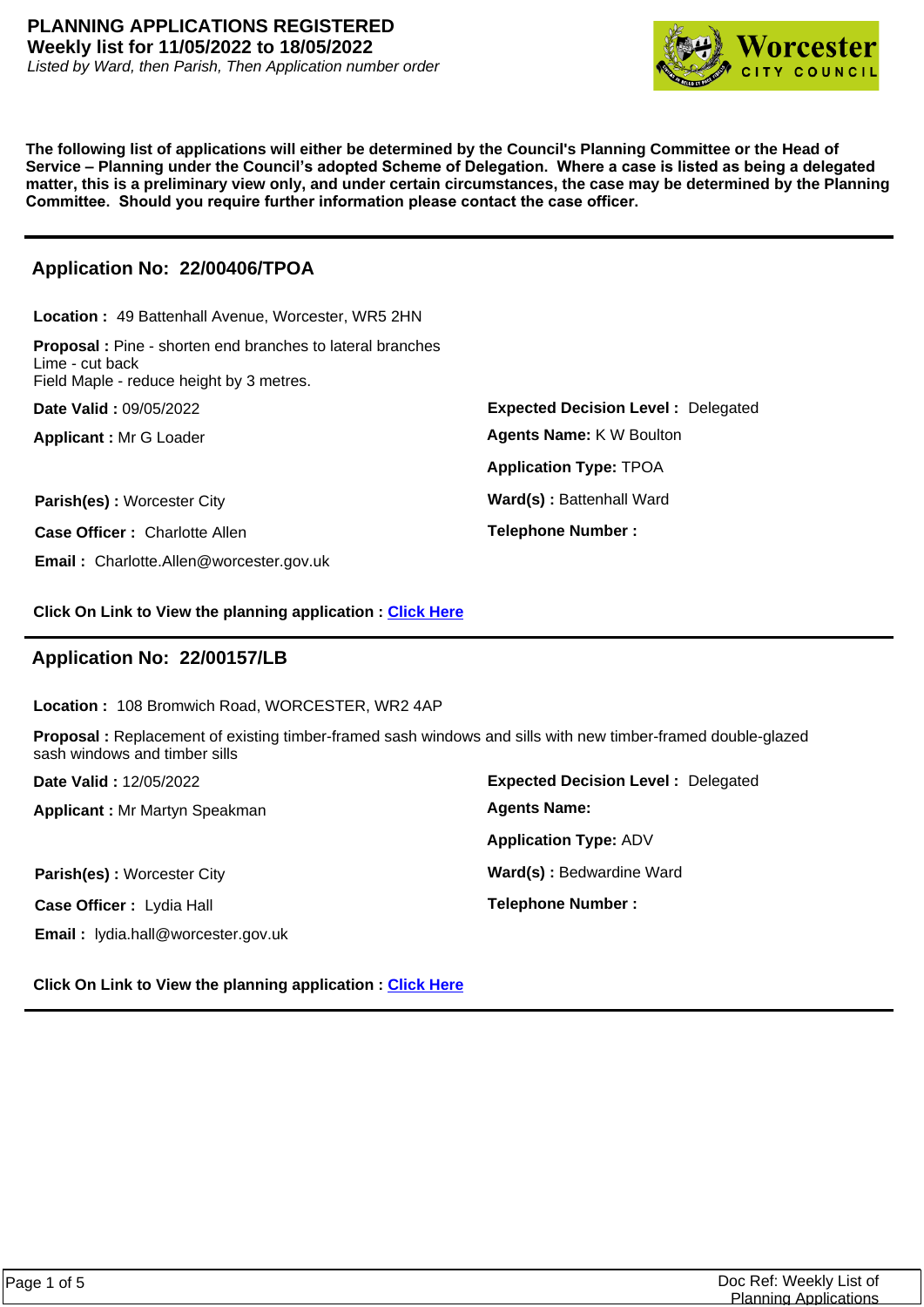### **Application No: 22/00398/CLPU**

**Applicant :** Mr and Mrs Prangnell **Date Valid :** 04/05/2022 **Location :** 24 The Avenue, Worcester, WR2 4AN **Proposal :** Single storey rear extension.

**Parish(es)** : Worcester City **Ward(s)** : Bedwardine Ward **Case Officer :** Laura Williamson **Email :** laura.williamson@worcester.gov.uk

**Click On Link to View the planning application : [Click Here](https://plan.worcester.gov.uk/Planning/Display/22/00398/CLPU)**

### **Application No: 22/00285/FUL**

**Location :** Grandstand, Worcester Racecourse, Grand Stand Road, Worcester, WR1 3EJ

**Proposal :** Demolition of existing weighing room to be replaced with a new timber frame building to provide jockey facilities and weighing area.

**Applicant :** Worcester Racecourse Limited **Date Valid :** 12/05/2022

**Parish(es) :** Worcester City **Ward(s)** : Cathedral Ward **Case Officer :** Steven Hoang **Email :** steven.hoang@worcester.gov.uk

**Expected Decision Level :** Delegated **Telephone Number : Application Type:** FUL **Agents Name:** One Creative Environments

**Expected Decision Level :** Delegated

**Agents Name:** Mr Stephen Smith

**Telephone Number :** 01905 722 028

**Application Type:** CLPU

#### **Click On Link to View the planning application : [Click Here](https://plan.worcester.gov.uk/Planning/Display/22/00285/FUL)**

### **Application No: 22/00349/LB**

**Expected Decision Level :** Delegated **Applicant : Date Valid :** 22/04/2022 **Location :** 12 Broad Street, Worcester, WR1 3LH **Proposal :** Installation of new side door to shopfront and new internal staircase between ground and first floor. **Application Type:** LB **Agents Name:** Michael A Brown Design

**Case Officer :** Lydia Hall **Email :** lydia.hall@worcester.gov.uk

**Parish(es) :** Worcester City **Ward(s) : Cathedral Ward Telephone Number :**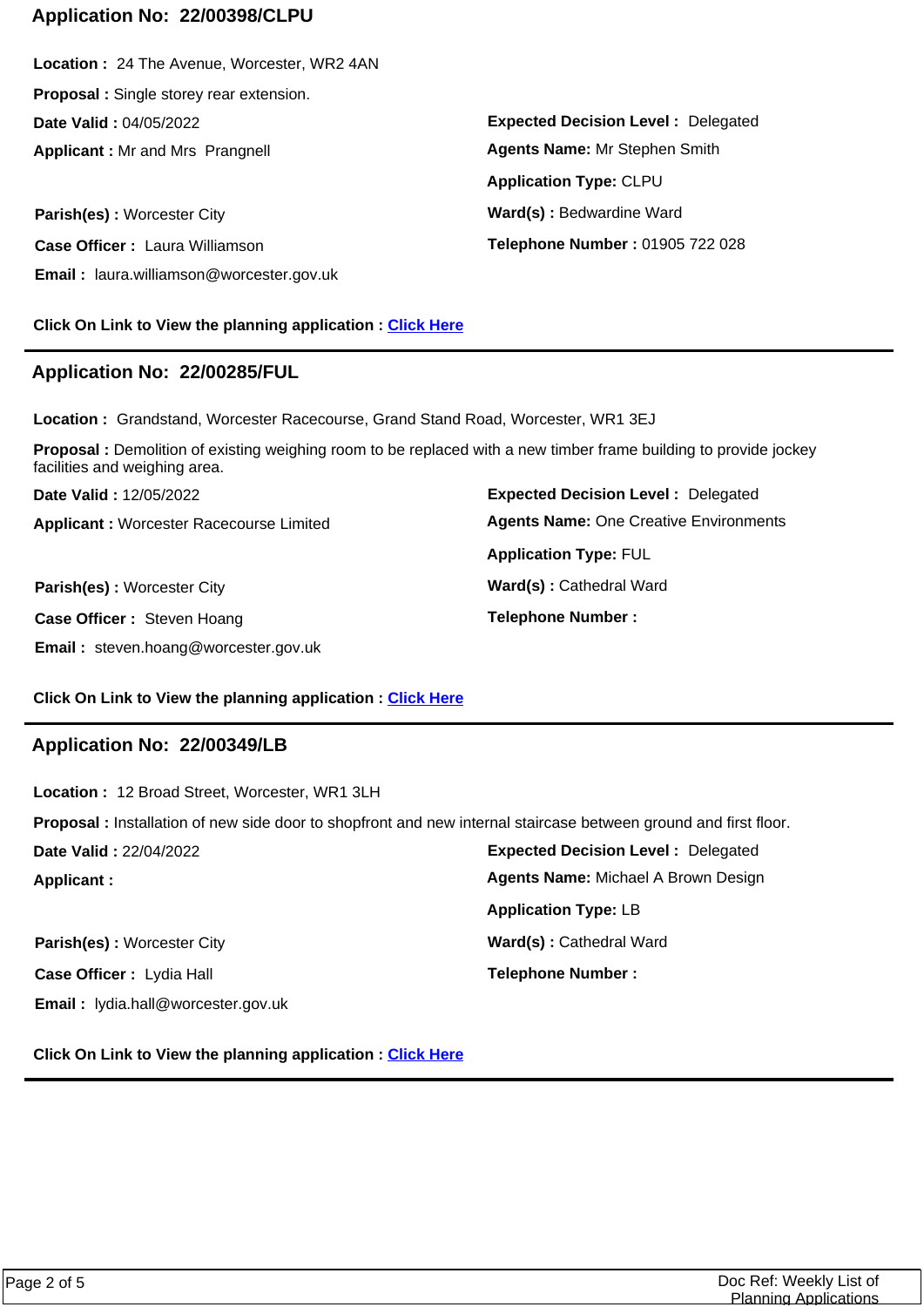### **Application No: 22/00350/FUL**

**Applicant : Date Valid :** 22/04/2022 **Location :** 12 Broad Street, Worcester, WR1 3LH **Proposal :** Installation of new side door to shopfront.

**Parish(es)** : Worcester City **Ward(s)** : Cathedral Ward **Case Officer :** Lydia Hall **Email :** lydia.hall@worcester.gov.uk

**Click On Link to View the planning application : [Click Here](https://plan.worcester.gov.uk/Planning/Display/22/00350/FUL)**

### **Application No: 22/00400/TPOA**

**Location :** 37 Britannia Square, WORCESTER, WR1 3DN

**Expected Decision Level :** Delegated **Date Valid :** 05/05/2022 **Proposal :** T4 (Common Yew) - Crown lift lower canopy to the south 1 to 1.5 metres over boundary wall. Reason: to allow works to re build retaining wall T5 (Common Yew) - Crown lift lower canopy to the south 1 to 1.5 metres over boundary wall. Reason: to allow works to re build retaining wall T6 (Common Yew) - Crown lift lower canopy to the south 1 to 1.5 metres over boundary wall. Reason: to allow works to re build retaining wall T7 (Common Yew) - Crown lift lower canopy to the south 1 to 1.5 metres over boundary wall. Reason: to allow works to re build retaining wall

| <b>PUNY TUNY :</b> 00/00/2022                  | $\blacksquare$                            |
|------------------------------------------------|-------------------------------------------|
| <b>Applicant: Smithers Purslow</b>             | <b>Agents Name: Mr James Butler White</b> |
|                                                | <b>Application Type: TPOA</b>             |
| Parish(es): Worcester City                     | Ward(s): Cathedral Ward                   |
| <b>Case Officer: Charlotte Allen</b>           | <b>Telephone Number:</b>                  |
| <b>Email:</b> Charlotte.Allen@worcester.gov.uk |                                           |

**Click On Link to View the planning application : [Click Here](https://plan.worcester.gov.uk/Planning/Display/22/00400/TPOA)**

### **Application No: 22/00403/FUL**

**Location :** 39 The Tything, Worcester, Worcestershire, WR1 1JL

**Proposal :** Retrospective change of use of ground floor from Sui Generis (massage parlour) to Use Class E.

**Date Valid :** 06/05/2022

**Applicant :** Mrs Alexandra Bowcott

**Parish(es) :** Worcester City **Ward(s) : Cathedral Ward Case Officer :** Lydia Hall **Email :** lydia.hall@worcester.gov.uk

**Expected Decision Level :** Delegated **Telephone Number : Application Type:** FUL **Agents Name:** Mrs Alexandra Bowcott

**Click On Link to View the planning application : [Click Here](https://plan.worcester.gov.uk/Planning/Display/22/00403/FUL)**

**Expected Decision Level :** Delegated **Telephone Number : Application Type:** FUL **Agents Name:** Michael A Brown Design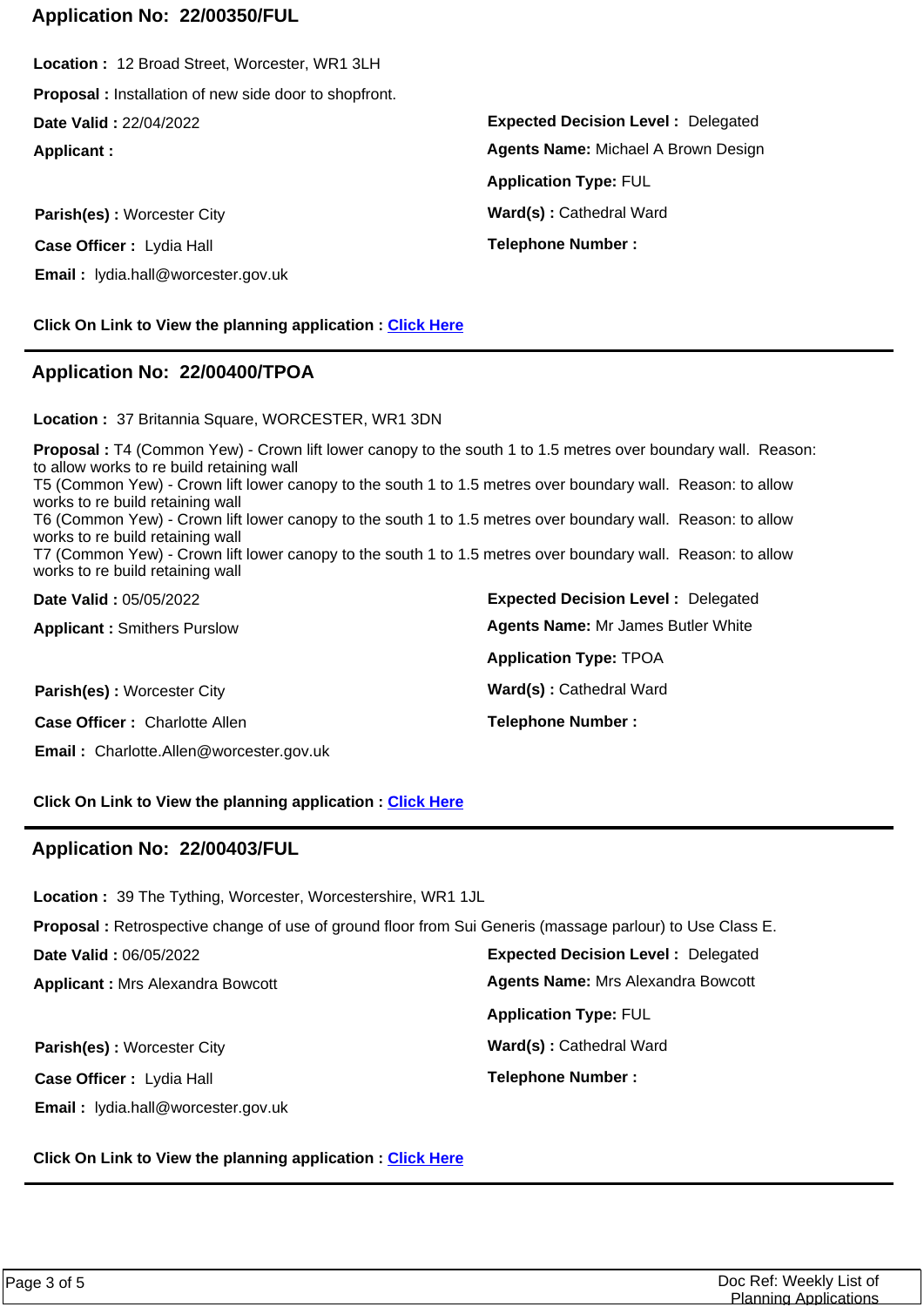# **Application No: 22/00310/FUL**

**Location :** Raven Inn, Droitwich Road, Worcester, Worcestershire, WR3 7SR

**Proposal :** Change of use of existing 'play barn' and insertion of mezzanine floor to form 7no. guestrooms, associated alterations to existing windows, installation of new Velux windows, installation of 2no. air conditioning condensers to flat roof; alterations to the garden area to include: erection of covered pergola with fixed seating, installation of decking with posts and festoon lighting, new patio and slab flooring, and associated landscaping and alterations to parking spaces

| Date Valid: 10/05/2022                      | <b>Expected Decision Level: Delegated</b> |
|---------------------------------------------|-------------------------------------------|
| <b>Applicant: Stonegate Pub Company Ltd</b> | <b>Agents Name: Mr Barney Ray</b>         |
|                                             | <b>Application Type: FUL</b>              |
| <b>Parish(es): Worcester City</b>           | Ward(s): Claines Ward                     |
| Case Officer: Steven Hoang                  | <b>Telephone Number:</b>                  |
| <b>Email:</b> steven.hoang@worcester.gov.uk |                                           |

**Click On Link to View the planning application : [Click Here](https://plan.worcester.gov.uk/Planning/Display/22/00310/FUL)**

### **Application No: 22/00325/HP**

**Location :** 16 Bevere Drive, Worcester, WR3 7QE

**Proposal :** Proposed single storey rear extension and loft conversion, timber carport and front porch with internal and external alterations.

**Date Valid :** 13/05/2022

**Applicant :** Mr A Cooke

**Parish(es) :** Worcester City **Ward(s) : Claines Ward Case Officer :** Miss Ruth Lambert **Email :** ruth.lambert@worcester.gov.uk

**Expected Decision Level :** Delegated **Telephone Number :** 01905 722175 **Application Type:** HP **Agents Name:** Mr Matt Lewis

**Click On Link to View the planning application : [Click Here](https://plan.worcester.gov.uk/Planning/Display/22/00325/HP)**

### **Application No: 22/00411/HP**

**Applicant :** Mr Mohammad Nadeem **Date Valid :** 12/05/2022 **Location :** 20 Staplow Road, Worcester, WR5 2LZ **Proposal :** Two storey front, side and rear extension.

**Parish(es) :** Worcester City **Ward(s) Ward(s) Ward(s) Ward(s) Ward(s) Ward(s) Ward(s) Ward(s) Ward(s) Ward(s) Ward(s) Ward(s) Ward(s) Ward(s) Ward(s) Ward(s) Ward(s) Ward(s) Ward(s) W Case Officer :** Miss Ruth Lambert **Email :** ruth.lambert@worcester.gov.uk

**Expected Decision Level :** Delegated **Telephone Number :** 01905 722175 **Application Type:** HP **Agents Name:** Harry Hampton